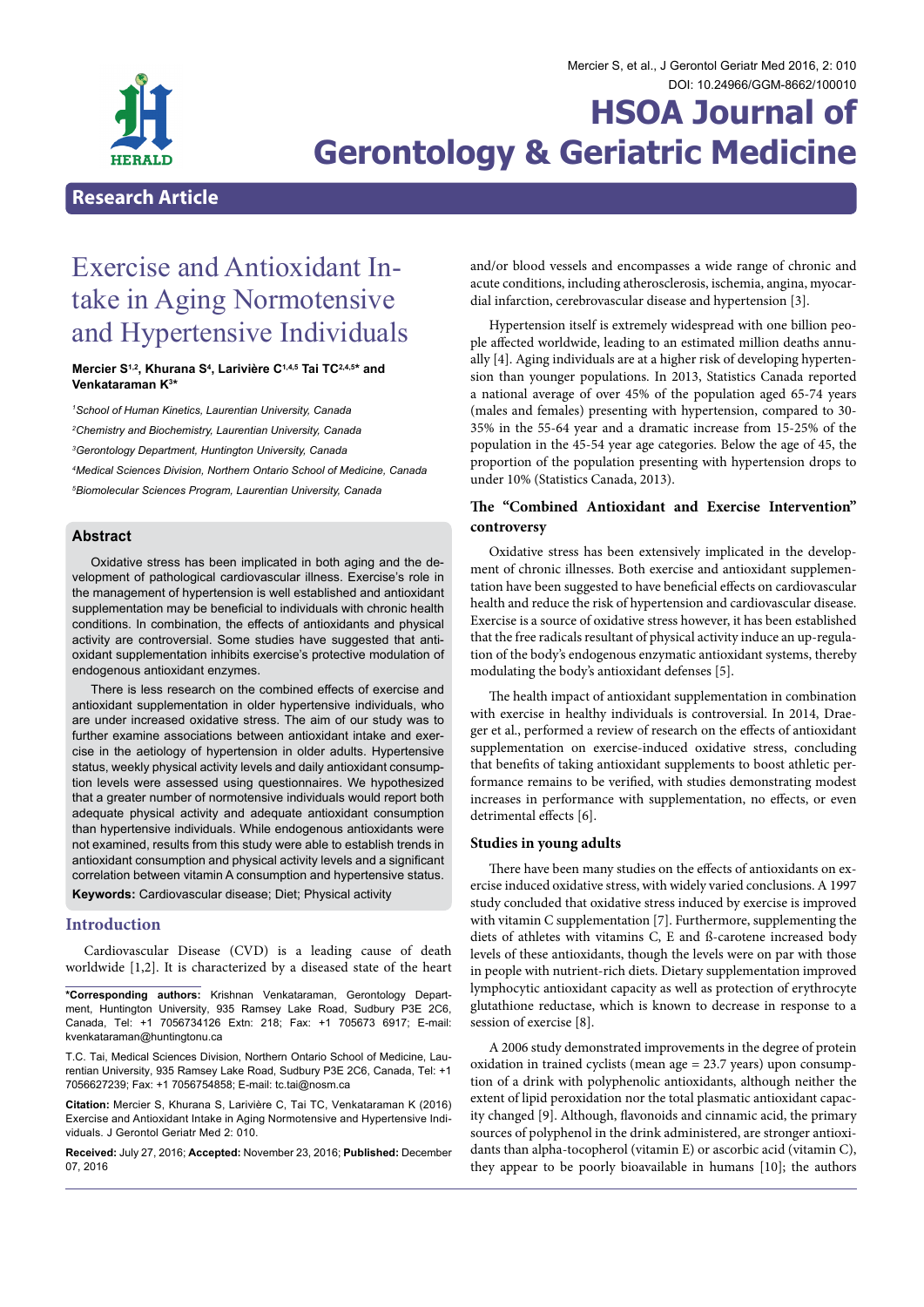provide this as an explanation for the lack of improvement in the body's "Total Antioxidant Capacity" (TAC), though they conclude that their results are indicative of a positive effect on exercise-induced oxidative damage [9].

Ristow et al., (2009) examined the effects of antioxidant supplementation on insulin sensitivity and endogenous antioxidant activity in untrained and pre-trained males aged 25-35. It was found that antioxidant intake actually inhibited the exercise produced ROS induced physiological improvements in insulin sensitivity and enzymatic antioxidant defense capacity [11].

#### **Studies in older adults**

Several studies demonstrate a correlation between persistent oxidative stress and development of chronic disease conditions, and its mitigation by exercise. Although exercise itself is a source of oxidative stress, there is considerable evidence for the beneficial effects of exercise. This paradox is somewhat complicated by mixed results obtained by combining exercise and antioxidant therapies, as highlighted below [5].

A 2002 study on elderly subjects found that neither exercise nor antioxidant supplementation alone had any effect on exercise induced oxidative stress, though physically active individuals exhibited a lower oxidative response to exercise in comparison to less active individuals [12]. In mildly hypertensive elderly (mean age: 71 years) patients, antioxidant supplements taken post-exercise negated the blood pressure improvements induced by exercise. Positive correlations between vitamin C [13] or resveratrol [14] and physical performance have been established, while vitamin E actually correlated negatively [15]. Another study found that vitamin C and E supplementation in conjunction with resistance training improved the antioxidant status of the plasma without ameliorating the pro-oxidant status [16]. A recent review (2011) highlights some important differences in response between younger and aging populations; for example, antioxidant supplementation improved blood perfusion and muscle phosphocreatine recovery in older, but not younger, individuals [5]. An analysis of the results of 1514 individuals over the age of 40 taken from the Hortega nutrition study showed no correlation between the dietary consumption of antioxidant molecules such as vitamin A, D and E on hypertensive status [17]. In young sedentary, older sedentary and older trained men, infused ascorbic acid improved the flow-mediated dilation of the brachial artery in sedentary older adults but not in the other two groups, suggesting that vitamin C may help to reverse arterial flow impairment and endothelial dysfunction by oxidative stress and preserve flow rate in active older adults [18]. Further, while infusion improved endothelial function, regular oral doses did not, suggesting that dietary supplementation alone may not reach critical ROS scavenging capacity. This is supported by another study examining oral dose of vitamin C, concluding that endothelial dysfunction was not reversed by either acute or chronic treatment in hypertensive individuals [19].

#### **Study rationale and objectives**

Given the apparent role of oxidative stress in both aging and the development of pathological cardiovascular illness, it is possible that antioxidant supplementation may have a particularly beneficial effect in older adults with a chronic health condition such as hypertension [20]. There is considerably less research on the combined effects of exercise and antioxidant supplementation in elderly hypertensive individuals than in young, healthy individuals reflecting the need for further studies in this area. Our study aimed to further examine

associations between antioxidant intake and exercise in the aetiology of hypertension in older adults. We hypothesized that a greater number of normotensive individuals would report both adequate physical activity and adequate antioxidant consumption compared to hypertensive individuals.

#### **Methods**

#### **Recruitment**

Subjects were recruited via social media and from Parkside recreation centre for older adults in Sudbury, Ontario. Information and study packages were provided to interested individuals fitting the age criterion via email and onsite. All individuals aged 50 years and older were invited to fill out questionnaires all individuals younger than 50 years were excluded from the study. The study was carried out between January to March, 2016.

#### **Ethics statement**

Approval of the project was received from the School of Human Kinetics Research Ethics Committee (a subset of Laurentian University's Research Ethics Board). Participants were asked to sign and return a copy of an informed consent form to the researcher, after which they were provided with further instruction and the study forms.

#### **Study protocols**

Participants were tasked with filling out two questionnaires and a four-day food journaling activity, during the month of February. The first questionnaire comprised of background questions pertaining to hypertensive status, family history, medications, vitamin supplementation, socioeconomic status and ease of accessibility to housing and leisure services. The second, the "Godin Leisure Time Activity Questionnaire (GLATQ)" [21], consisted of two questions. The GLATQ determined weekly physical activity levels, in Metabolic Equivalents (METs). The journaling activity required participants to keep a detailed record of their food and beverage consumption.

#### **Measurement and data analysis**

Questionnaires were used to derive information on hypertensive status (yes or no) and vitamin supplementation. GLATQ scores were computed using their scoring formula and dietary values for vitamins A, C, E and selenium were obtained by logging and averaging the recorded four days of food intake for each participant using Cronometer, an online nutrient tracker. Mean values for weekly physical activity and average daily intakes for vitamin A, vitamin C, vitamin E and selenium were graphed to highlight differences between groups using a statistical analysis program (Prism, GraphPad Software, Inc.).

A total of 22 subjects were enrolled in the study. The group divided into two cohorts hypertensive (7) and normotensive (15) and classified as either "Yes" or "No" in the following categories: 1) adequate physical activity, 2) adequate Vitamin A, 3) adequate Vitamin C, 4) adequate Vitamin E, and 5) adequate selenium. Vitamin supplements and smoking were taken into account. Respondents were grouped into contingency tables (Tables 1-3); these were analyzed for statistical significance using Barnard's test [22]. Both cohorts of participants were then subdivided into the following four categories and grouped into further contingency tables:

- • Adequate Weekly PA AND Adequate Antioxidant Intake
- Adequate Weekly PA ONLY
- Adequate Antioxidant Intake ONLY
- Inadequate Weekly PA AND Inadequate Antioxidant Intake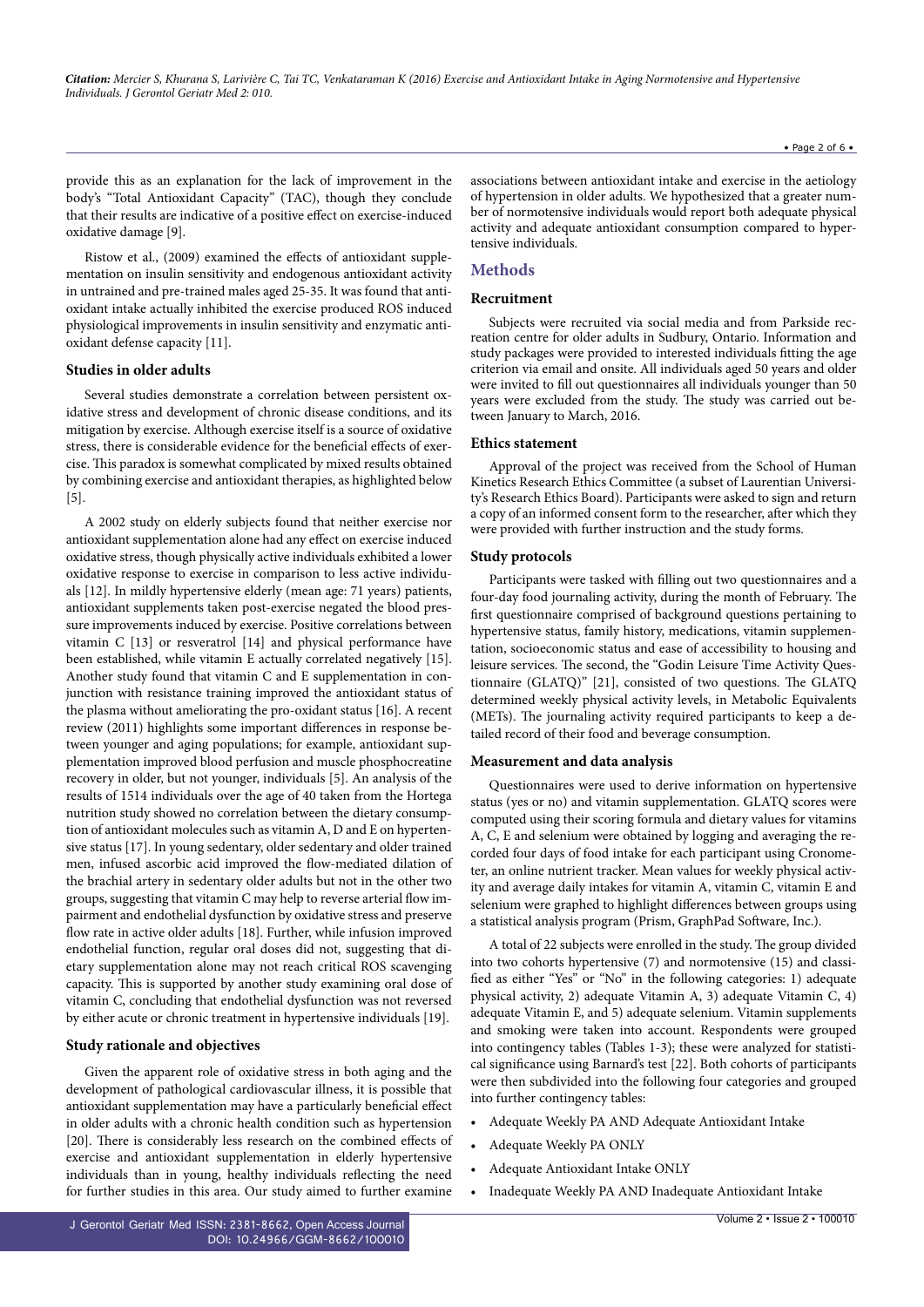*Citation: Mercier S, Khurana S, Larivière C, Tai TC, Venkataraman K (2016) Exercise and Antioxidant Intake in Aging Normotensive and Hypertensive Individuals. J Gerontol Geriatr Med 2: 010.*

| Total (% column) (%line)                                       | Adequate vitamin A consumed? |            |            |
|----------------------------------------------------------------|------------------------------|------------|------------|
| Hypertensive?                                                  | Yes                          | No         |            |
| Yes                                                            | $1(9.1\%)$                   | 6(54.5%)   | 7 (31.8%)  |
|                                                                | $(14.3\%)$                   | $(85.7\%)$ |            |
| No                                                             | 10 (90.9%)                   | 5(45.5%)   | 15 (68.2%) |
|                                                                | (66.7%)                      | $(33.3\%)$ |            |
|                                                                | 11 (50.0%)                   | 11 (50.0%) | 22         |
| <b>Table 1:</b> Vitamin A consumption and hypertensive status. |                              |            |            |

| Total (% column) (%line)                                               | Adequate vitamin C consumed? |             |            |  |
|------------------------------------------------------------------------|------------------------------|-------------|------------|--|
| Hypertensive?                                                          | Yes                          | No          |            |  |
| Yes                                                                    | $3(23.1\%)$                  | $4(44.4\%)$ | 7(31.8%)   |  |
|                                                                        | $(42.9\%)$                   | $(57.1\%)$  |            |  |
| No                                                                     | 10 (76.9%)                   | $5(55.6\%)$ | 15 (68.2%) |  |
|                                                                        | (66.7%)                      | $(33.3\%)$  |            |  |
|                                                                        | 13 (59.1%)                   | $9(40.9\%)$ | 22         |  |
| $\mathsf{Table 2:}$ Vitamin $\cap$ consumption and bypartonsive status |                              |             |            |  |

**Table 2:** Vitamin C consumption and hypertensive status.

| Total (% column) (%line)                                       | Adequate vitamin E consumed? |            |            |  |
|----------------------------------------------------------------|------------------------------|------------|------------|--|
| Hypertensive?                                                  | Yes                          | No         |            |  |
| Yes                                                            | $1(20.0\%)$                  | 6(35.3%)   | 7 (31.8%)  |  |
|                                                                | $(14.3\%)$                   | (85.7%)    |            |  |
| No                                                             | 4 (80.0%)                    | 11 (64.7%) | 15 (68.2%) |  |
|                                                                | (26.7%)                      | $(73.3\%)$ |            |  |
|                                                                | 5(22.7%)                     | 17 (77.3%) | 22         |  |
| <b>Table 3:</b> Vitamin E consumption and hypertensive status. |                              |            |            |  |

Adequate Weekly PA was defined as any value greater than 600 moderate/high intensity METs/min. These values were selected based on recommendations for adults by the World Health Organization's "Global Physical Activity Questionnaire" [23]. Inadequate Weekly PA was defined as anything lower than 600 METs/min.

Adequate antioxidant intake was identified as scoring above adequate levels for any two of the four antioxidant factors (vitamin A, vitamin C, vitamin E and selenium) evaluated:

|  |  | Adequate Vitamin A: | $> 10000$ IUs <sup>*</sup> |  |
|--|--|---------------------|----------------------------|--|
|--|--|---------------------|----------------------------|--|

- Adequate Vitamin C: > 75mg (female); > 90mg (male); Add 35mg for smokers
- Adequate Vitamin E: >15mg
- • Adequate Selenium: >55µg

These values were chosen based on dietary reference intake tables for vitamins and minerals provided by Health Canada [24].

#### **Results**

The study included twenty-two participants of which, seven self-reported as being hypertensive, while fifteen self-reported as being normotensive; socio-demographic data is shown in table 4.

No significance was demonstrated for physical activity, vitamin C, vitamin E and selenium according to hypertensive status (Figures 1B-1E). In contrast, Vitamin A consumption was found to be lower in the hypertensive group compared to the normotensive cohort (Wald Statistic = 2.289, Nuisance parameter =  $0.6601$ , p =  $0.013$ ) (Figure 1A).

| <b>Variables</b>        |                | <b>Subjects</b> |
|-------------------------|----------------|-----------------|
|                         | N              | %               |
| Sex                     |                |                 |
| Male                    | 5              | 22.7            |
| Female                  | 17             | 77.3            |
| Age (years)             |                |                 |
| 50-60                   | 14             | 63.6            |
| 61-70                   | 6              | 27.3            |
| >70                     | $\overline{2}$ | 9.09            |
| Education               |                |                 |
| Incomplete high school  | $\overline{2}$ | 9.09            |
| High school             | $\overline{2}$ | 9.09            |
| Bachelors/Diploma       | 14             | 63.6            |
| Graduate or higher      | $\overline{4}$ | 18.18           |
| <b>Smoking status</b>   |                |                 |
| Y                       | $\mathbf{1}$   | 4.5             |
| N                       | 21             | 95.45           |
| <b>Annual Income</b>    |                |                 |
| $<$ 44, 000             | 5              | 22.7            |
| 44-88,000               | 8              | 36.4            |
| 88-136,000              | $\overline{2}$ | 9.09            |
| >136,000                | $\overline{2}$ | 9.09            |
| Preferred not to answer | 5              | 22.7            |

In the hypertensive cohort, trends towards lower physical activity levage, education, income, and smoking status.

els and lower consumption of vitamins C and E were shown compared to the normotensive cohort (Figures 1C-1D). Selenium consumption was very modestly higher in the hypertensive group compared to the normotensive cohort (Figure 1E).

In the normotensive cohort, 6 of 15 participants (40.0%) reported as achieving both adequate physical activity and antioxidant consumption (Table 5), 5 of 15 participants (33.3%) reported adequate levels of antioxidant consumption only. 2 of 15 (13.3%) reported as achieving adequate levels of physical activity only, and 2 of 15 (13.3%) reported as achieving inadequate levels of both physical activity and antioxidant consumption. In total, 73.3% of normotensive respondents reported adequate antioxidant intake, while 53.3% reported adequate physical activity (Table 5). The above results are summarized in table 5.

In the hypertensive cohort, 0 of 7 participants (0.0%) reported as achieving both adequate physical activity levels and adequate antioxidant consumption (Table 5). 1 in 7 (14.3%) reported adequate antioxidant consumption only, while 4 in 7 (57.1%) reported achieving adequate levels of physical activity only. 2 in 7 (28.6%) achieved both inadequate levels of both physical activity and antioxidant consumption. In total, 14.0% of hypertensive respondents reported adequate antioxidant intake, while 57.1% of respondents reported adequate physical activity (Table 5).

#### **Discussion**

In our cohort, extremely high levels of vitamin A (identified as > 10,000 IU; Health Canada's present maximum recommended daily allowance) were significantly correlated to normotension (Figure 1),

#### • Page 3 of 6 •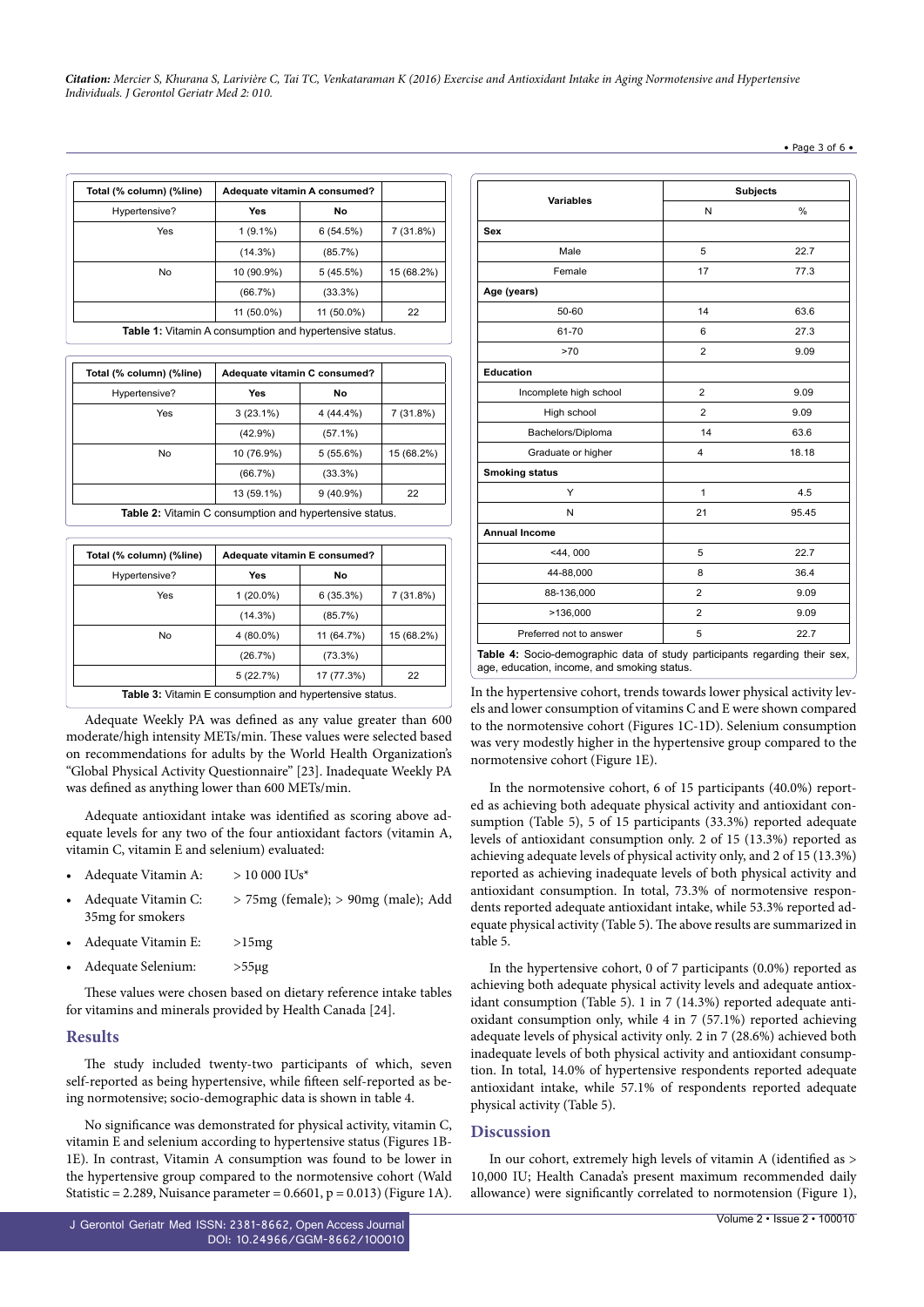

**Figure 1:** Antioxidant consumption, and physical activity measurements in normotensive and hypertensive subjects.

Data were calculated as presented in the methods, and represented as means ± SEM for Vitamins A consumption (A), physical activity (B), Vitamin C intake (C), Vitamin E intake (D) and Selenium intake (E)

possibly reflective of long-term consumption of vitamin A as a factor implicated in the prevention of hypertension. Outside of this study, there is little longitudinal data suggesting a relationship between vitamin A consumption and hypertensive status. This finding may have been coincidental and due to the small sample size; further studies with a larger sample size would make this correlation more meaningful.

No significant results were established between hypertensive status and the consumption of vitamin C, vitamin E, selenium, or adequate levels of physical activity. However, with the exception of selenium,

| <b>Normotensive</b> |                        |
|---------------------|------------------------|
| $(n = 15)$          | Hypertensive $(n = 7)$ |
| 40.0%               | $0.0\%$                |
| 33.3%               | 14.0%                  |
| 13.3%               | 57.1%                  |
| 13.3%               | 28.6%                  |
| 73.3%               | 14.0%                  |
| 53.3%               | 57.1%                  |
|                     |                        |

**Table 5:** Summary of Physical Activity and Antioxidant Consumption in the Normotensive and Hypertensive Cohorts (in percentages).

a slight trend towards higher physical activity levels (Figure 1E) and trends towards greater consumption of vitamins C and E (Figures 1C and 1D) were shown in the normotensive cohort compared to the hypertensive cohort, findings which are relatively well supported by previous literature.

The contingency tables comparing physical activity levels and antioxidant levels in the normotensive (Table 6) and hypertensive (Table 7) cohorts provided interesting insight towards confirming our hypothesis. 40.0% of normotensive respondents reported achieving both adequate physical activity levels and adequate antioxidant consumption (6/15, Table 6). None of the hypertensive respondents achieved this result. We have established that, in our population, a greater percentage of normotensive individuals meet both antioxidant and physical activity recommendations compared to hypertensive individuals. These results are summarized in table 5.

When examining physical activity alone, 53.3% of normotensive and 57.1% of hypertensive individuals reported achieving an adequate weekly amount of medium-to-high intensity physical activity in a week. While we saw an overall higher physical activity level of the normotensive group, the proportion of individuals achieving adequate levels of physical activity as defined by the WHO [23] was not

| Total (% column) (%line)                                                             | Adequate physical activity? |             |            |
|--------------------------------------------------------------------------------------|-----------------------------|-------------|------------|
| Adequate antioxidant intake?                                                         | Yes                         | No          |            |
| Yes                                                                                  | $6(75.0\%)$                 | $5(71.4\%)$ | 11 (73.3%) |
|                                                                                      | (54.5%)                     | $(45.5\%)$  |            |
| No                                                                                   | $2(90.9\%)$                 | $2(45.5\%)$ | 4(26.7%)   |
|                                                                                      | $(50.0\%)$                  | $(50.0\%)$  |            |
|                                                                                      | 8 (53.3%)                   | 7 (46.7%)   | 15         |
| <b>Table 6:</b> Physical activity and antioxidant intake in the normotensive cohort. |                             |             |            |

| Total (% column) (%line)                                                             | Adequate physical activity? |             |          |  |
|--------------------------------------------------------------------------------------|-----------------------------|-------------|----------|--|
| Adequate antioxidant intake?                                                         | Yes                         | No          |          |  |
| Yes                                                                                  | $0(0.0\%)$                  | $1(33.3\%)$ | 1(14.3%) |  |
|                                                                                      | $(0.0\%)$                   | $(100.0\%)$ |          |  |
| No                                                                                   | 4 (100%)                    | 2(66.7%)    | 6(85.7%) |  |
|                                                                                      | $(100.0\%)$                 | $(33.3\%)$  |          |  |
|                                                                                      | $4(57.1\%)$                 | 3(42.9%)    | 7        |  |
| <b>Table 7:</b> Physical activity and antioxidant intake in the hypertensive cohort. |                             |             |          |  |

different between our hypertensive and normotensive cohorts. While not a cure for hypertension, exercise has been shown to help manage blood pressure. It is encouraging to see that a similar number of hypertensive and normotensive individuals are engaging in physical activity, although it is less positive to note that nearly half of our respondents reported activity levels below recommended amounts. When examining antioxidant intake, 73.3% of normotensive achieved adequate daily antioxidant consumption (11/15, Table 6), compared to only 14.3% (1/7, Table 7) of individuals in the hypertensive group. Although this result may be coincidental, it supports the idea that consumption of dietary antioxidants may be beneficial in maintaining normal blood pressure.

Our study cohort was relatively small as such; it was difficult to establish more than tentative relationships between hypertension and any of the study variables. Given the small sample size, we were unable to establish any significant relationships specific to both physical

#### • Page 4 of  $6 \cdot$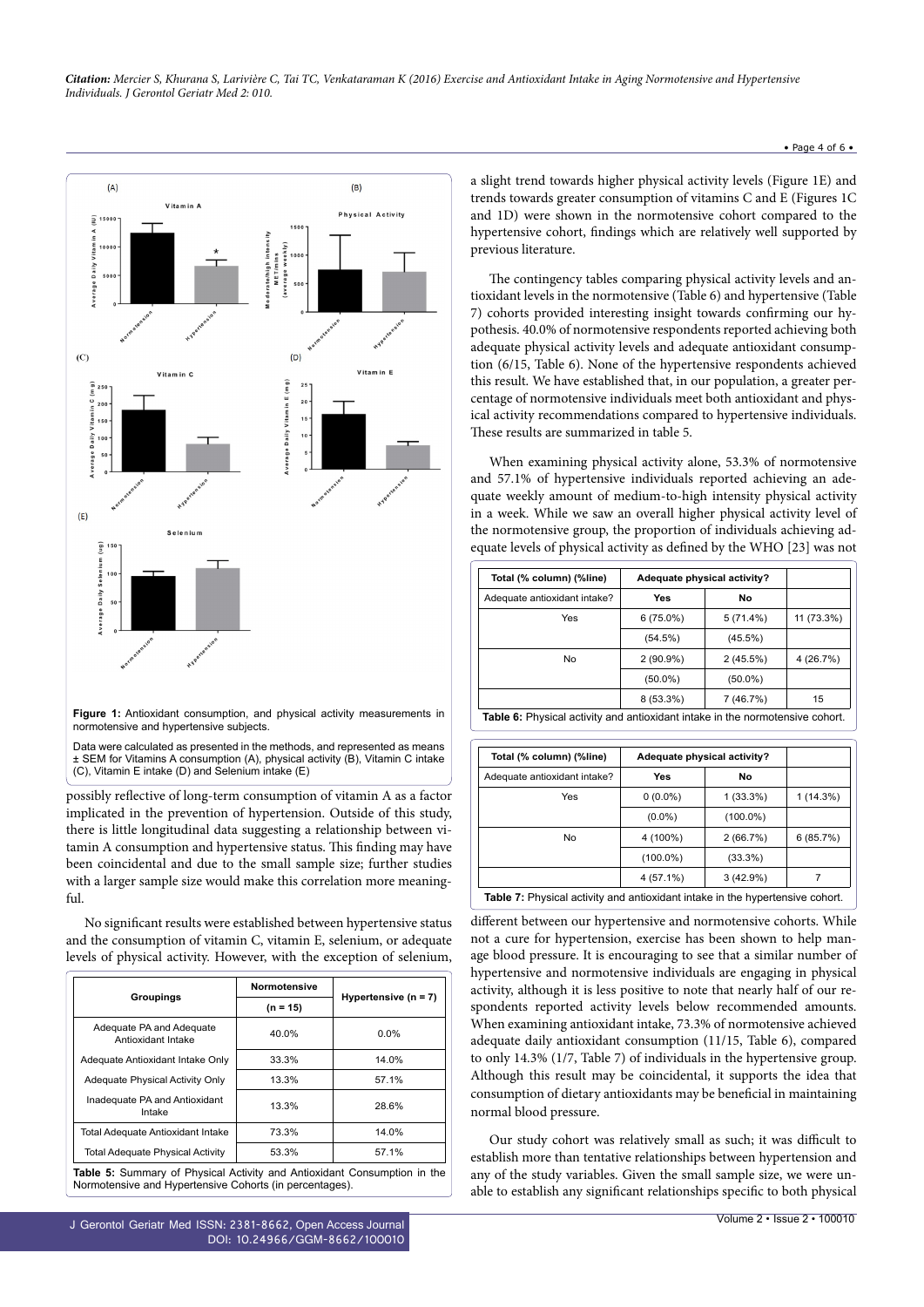activity and antioxidant consumption in the context of hypertension however, certain trends were apparent.

#### **Limitations**

The major limitation of this study was its sample size. At present, this investigation best serves as a strong pilot study. Values obtained in the exercise and antioxidant categories varied widely from individual to individual at times, leading to large standard deviations. In general, a larger sample size would lead to more powerful results and the possibility of drawing further conclusions.

The accuracy of results may have been confounded by the self-reporting nature of the study people notoriously under report their food consumption and misclassify the type and intensity of the exercise they perform [25-28]. The overall scope of diet assessed in this study (four days in the month of February) was extremely limited. The types of foods humans consume tend to vary seasonally [29] and individuals in winter climates have less access to (and thereby consume less) fresh produce. This of itself has an impact on overall antioxidant consumption. Other options for dietary assessment, such as a Food Frequency Questionnaire (FFQ), were also explored in the study design however, preliminary tests using FFQs designed to analyse an entire year's food consumption proved to take an "unreasonably long time" (i.e., in excess of two hours). In order to make the study more accessible, the food diary was implemented in lieu.

It was important to consider that some participants may be hypertensive and be unaware of that fact. All hypertensive individuals participating in the study reported as being on antihypertensive medications. Many cases of hypertension also have a large genetic component [30-32] hypertensive status not correlative to diet or activity levels may be attributable to hereditary factors.

Outside of the antioxidants assessed in this study, there are other forms of dietary antioxidants with potentially interesting implications pertaining to chronic health. This study did not assess dietary molecules such as polyphenols, which have recently been under investigation as possessing potential health-benefits [33,34].

This study also highlighted the need for food questionnaires targeted to antioxidant intake. As of this writing, the only FFQs targeted to antioxidant consumption [35,36] are still in the process of being validated. Additional considerations when working with very young or older populations include the length of the questionnaire and complexity of the questions being asked. A FFQ specifically targeted towards and accessible to older populations would be particularly beneficial to a study of this nature, as appetite and nutritional status tend to decline with age [37].

#### **Implications**

This study has identified a potential area of interest that of vitamin A consumption in the context of hypertension. While still requiring further exploration, this study might lay the groundwork for future animal and epidemiological studies. The current preliminary data associate adequate physical activity and adequate antioxidant intake together with normal blood pressure. In our study cohort, higher antioxidant intake was of particular note in the normotensive cohort relative to the hypertensive cohort.

While no clear links between hypertensive status and activity levels were established in this study, the benefits of physical activity in aging populations are well documented [38-41]; regardless, it is known that physical activity levels typically decrease with age for various reasons [42]. In our study cohort, it is interesting to note that half of the participants (both hypertensive and normotensive) were below the World Health Organization's recommended daily physical activity levels, despite all participants reporting having adequate access to leisure and recreation services in the background information questionnaire.

#### **Future Research**

As mentioned above, little research exists with regards to longitudinal vitamin A consumption and hypertensive status. This might be a micronutrient worth exploring in hypertensive animal models in order to further elucidate its protective role against oxidative stress.

The benefits of exercise and antioxidant intake in human chronic illnesses have been explored extensively, yet the effects of using both are still extremely controversial. A number of questions can be asked, such as: to what extent does antioxidant supplements and exercise interact and how does this interaction influence human endogenous antioxidant systems? Does timing of antioxidant intake and exercise matter? Are there significant differences in combining exercise and antioxidants in young adults and how about in individuals under more oxidative stress older adults, for example? How does one go about quantifying dietary intake of polyphenols and other antioxidants?

#### **References**

- 1. [Basson M \(2008\) Cardiovascular disease. Nature 451: 903.](http://www.nature.com/nature/journal/v451/n7181/full/451903a.html)
- 2. [Poulter NR, Prabhakaran D, Caulfield M \(2015\) Hypertension. The Lancet](http://www.thelancet.com/pdfs/journals/lancet/PIIS0140-6736(14)61468-9.pdf) [386: 801-812.](http://www.thelancet.com/pdfs/journals/lancet/PIIS0140-6736(14)61468-9.pdf)
- 3. [The Department of Health \(2013\) Cardiovascular disease. The Department of](http://www.health.gov.au/internet/main/publishing.nsf/Content/chronic-cardio) [Health, Australian Government, Canberra, Australia.](http://www.health.gov.au/internet/main/publishing.nsf/Content/chronic-cardio)
- 4. [World Health Organization \(2013\) A global brief on HYPERTENSION: Silent](http://ish-world.com/downloads/pdf/global_brief_hypertension.pdf) [killer, global public health crisis. World Health Organization, Geneva, Swit](http://ish-world.com/downloads/pdf/global_brief_hypertension.pdf)[zerland.](http://ish-world.com/downloads/pdf/global_brief_hypertension.pdf)
- 5. [Wray DW, Nishiyama SK, Donato AJ, Carlier P, Bailey DM, et al. \(2011\) The](https://www.ncbi.nlm.nih.gov/pubmed/21206280) [paradox of oxidative stress and exercise with advancing age. Exerc Sport Sci](https://www.ncbi.nlm.nih.gov/pubmed/21206280) [Rev 39: 68-76.](https://www.ncbi.nlm.nih.gov/pubmed/21206280)
- 6. [Draeger CL, Naves A, Marques N, Baptistella AB, Carnauba RA, et al. \(2014\)](https://www.ncbi.nlm.nih.gov/pubmed/24552143) [Controversies of antioxidant vitamins supplementation in exercise: ergogenic](https://www.ncbi.nlm.nih.gov/pubmed/24552143) [or ergolytic effects in humans? J Int Soc Sports Nutr 11: 4.](https://www.ncbi.nlm.nih.gov/pubmed/24552143)
- 7. [Alessio HM, Goldfarb AH, Cao G \(1997\) Exercise-induced oxidative stress](https://www.ncbi.nlm.nih.gov/pubmed/9063760) [before and after vitamin C supplementation. Int J Sport Nutr 7: 1-9.](https://www.ncbi.nlm.nih.gov/pubmed/9063760)
- 8. [Tauler P, Aguiló A, Gimeno I, Fuentespina E, Tur JA, et al. \(2006\) Response](https://www.ncbi.nlm.nih.gov/pubmed/16365696) [of blood cell antioxidant enzyme defences to antioxidant diet supplementation](https://www.ncbi.nlm.nih.gov/pubmed/16365696) [and to intense exercise. Eur J Nutr 45: 187-195.](https://www.ncbi.nlm.nih.gov/pubmed/16365696)
- 9. [Morillas-Ruiz JM, Villegas García JA, López FJ, Vidal-Guevara ML, Zafrilla](https://www.ncbi.nlm.nih.gov/pubmed/16426710) [P \(2006\) Effects of polyphenolic antioxidants on exercise-induced oxidative](https://www.ncbi.nlm.nih.gov/pubmed/16426710) [stress. Clin Nutr 25: 444-453.](https://www.ncbi.nlm.nih.gov/pubmed/16426710)
- 10. [Manach C, Scalbert A, Morand C, Rémésy C, Jiménez L \(2004\) Polyphenols:](https://www.ncbi.nlm.nih.gov/pubmed/15113710) [food sources and bioavailability. Am J Clin Nutr 79: 727-747.](https://www.ncbi.nlm.nih.gov/pubmed/15113710)
- 11. [Ristow M, Zarse K, Oberbach A, Klöting N, Birringer M, et al. \(2009\) Antioxi](https://www.ncbi.nlm.nih.gov/pubmed/19433800)[dants prevent health-promoting effects of physical exercise in humans. Proc](https://www.ncbi.nlm.nih.gov/pubmed/19433800) [Natl Acad Sci USA 106: 8665-8670.](https://www.ncbi.nlm.nih.gov/pubmed/19433800)
- 12. [Westerterp KR, Meijer EP \(2002\) Physical activity and oxidative stress in the](http://gerontechnology.info/index.php/journal/article/view/gt.2002.02.02.003.00) [elderly. Gerontechnology 2: 189-197.](http://gerontechnology.info/index.php/journal/article/view/gt.2002.02.02.003.00)
- 13. [Saito K, Yokoyama T, Yoshida H, Kim H, Shimada H, et al. \(2012\) A sig](https://www.ncbi.nlm.nih.gov/pubmed/21934124)[nificant relationship between plasma vitamin C concentration and physical](https://www.ncbi.nlm.nih.gov/pubmed/21934124) [performance among Japanese elderly women. J Gerontol A Biol Sci Med Sci](https://www.ncbi.nlm.nih.gov/pubmed/21934124)  $67.295 - 301$